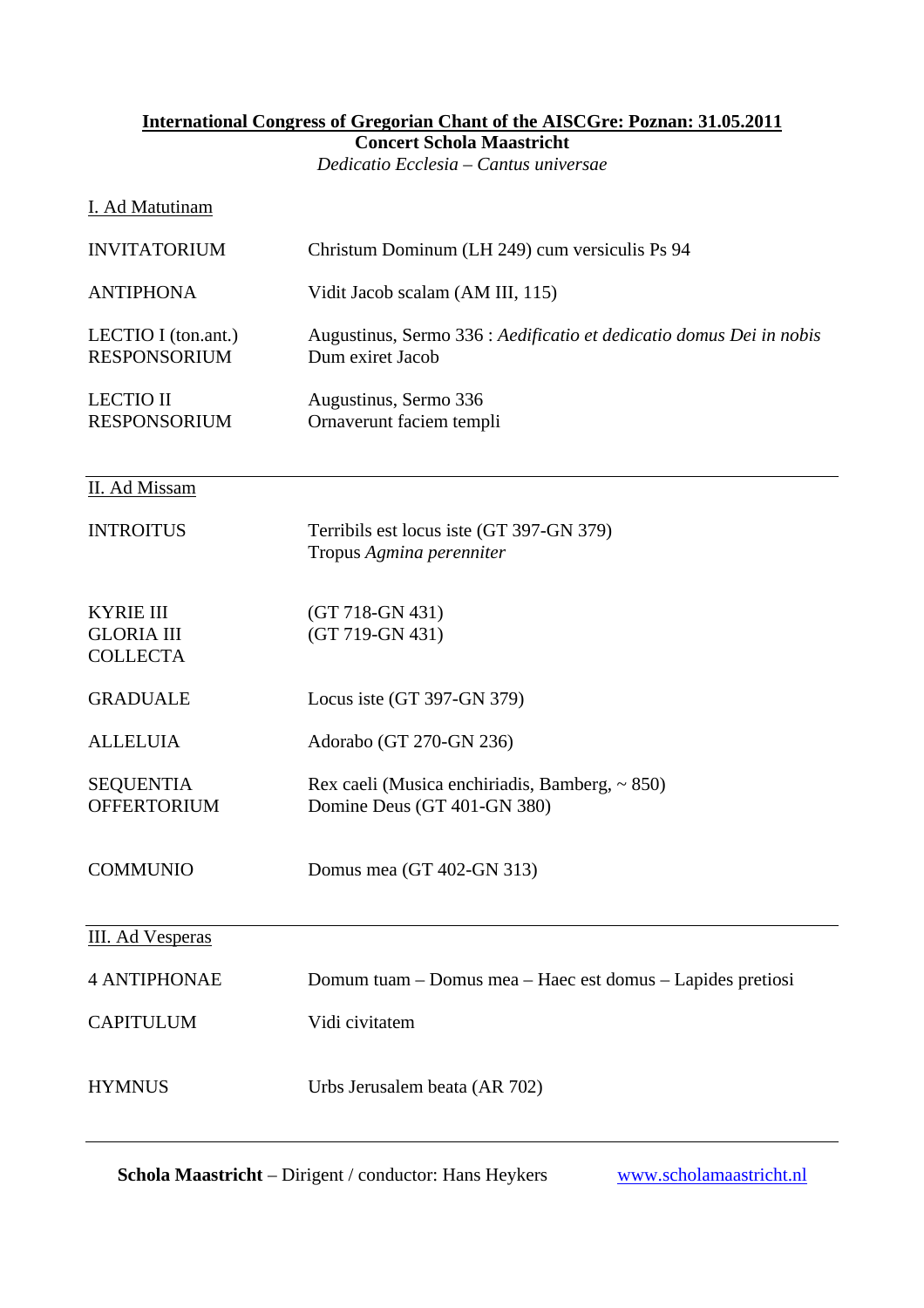### **Die Schola Maastricht**

[www.scholamaastricht.nl](http://www.scholamaastricht.nl/)

Die Schola Maastricht besteht zum größten Teil aus Berufsmusikern, die sich während und nach ihren Konservatoriumsstudien, ausgehend von ihren eigenen Disziplinen (Gesang, Chorleitung, Orgel, Schulmusik etc.) auf den Gregorianischen Choral spezialisiert haben. Die Mehrheit der Scholaren hat am Maastrichter Konservatorium unter *Dr. Alfons Kurris* das vierjährige Aufbaustudium Gregorianik absolviert. Inhalt des Kurses waren zusätzlich Vorlesungen durch Gastdozenten, die als Spezialisten ihres Fachgebiets gelten: Godehard Joppich und Johannes Berchmans Göschl (Rhetorik der Neumen, Artikulation) sowie Kees Pouderoijen (Modalität). Die Gründung der Schola Maastricht erfolgte 1994 unter Leitung von Alfons Kurris, weil die Absolventen beieinander bleiben wollten, um so ihre Studien in eine lebendige Praxis des Singens einfließen zu lassen.

Grundlage der Interpretation des Gregorianischen Chorals ist die Semiologie ( Lehre von der rhythmischen Qualität und Bedeutung der Neumenzeichen). Neumen sind Zeichen (gr. "Winke"), die insbesondere in den Handschriften ab dem 10. Jh. überliefert sind. Vor allem die Handschriften der Familien St. Gallen und Metz sind für die Interpretation von Bedeutung, wobei die Melodien der Gesänge häufig korrekturbedürftig sind. Hierzu folgt man der Arbeitsweise der Arbeitsgruppe Melodierestitution [\(http://www.aiscgre.de/aiscgre/restgr.html\)](http://www.aiscgre.de/aiscgre/restgr.html) der AISCGre (Internationale Gesellschaft für Studien des Gregorianischen Chorals), in welcher ein Scholasänger aktiv mitarbeitet Die Ergebnisse werden seit 1996 in der Zeitschrift *Beiträge zur Gregorianik* abgedruckt.

Die Schola Maastricht war an verschiedenen Radio- und Fernsehaufnahmen durch niederländische Sender beteiligt. Sie wirkte mit beim Festival in Watou 2000 (B), beim *Fetsival les Academies Musicales* in Saintes, beim Festival van Vlaanderen, dem Festival *L'Europe et l'orgue* in Maastricht. 2002 und 2005 reiste man nach Ungarn, um am Gregorianischen Chorfestival in Vac teilzunehmen; 2003 fand der Internationale Kongress der AISCGre in Hildesheim unter Teilnahme der Schola Maastricht statt. 2010 nahm die Schola teil am Niederländischen Gregorianikfestival zu Ravenstein.

1999 übernahm *Hans Leenders* die musikalische Leitung der Schola. Alfons Kurris bleibt der Gruppe als künstlerischer Berater verbunden und zeichnet insbesondere für viele interessante Programme verantwortlich, die er für die Auftritte ausgearbeitet hat. Nachdem Hans Leenders sich mehr auf seinen Lehrauftrag für das Fach Orgel am Konservatorium Maastricht spezialisieren musste, liegt die musikalische Leitung der Gruppe seit 2005 in den Händen von *Hans Heykers*.

Die Schola ist nicht an eine bestimmte Pfarrkirche gebunden, sondern tritt vornehmlich in konzertanter Form auf. Die derzeitigen Mitglieder sind:

- *Franco Ackermans (Mitglied der Restitutionsgruppe AISCGre)*
- *Lucas Blommers*
- *Frans Gommers (Vorsitzender)*
- *Patrick Heckmans*
- *Hans Heykers (Dirigent)*
- *Felix Kranen*
- *Jo Louppen*
- *Bernhard Pfeiffer(Sekretär)*
- *Ed Smeets*
- *Mathieu Vermeulen (Schatzmeister)*
- *Wim Vluggen*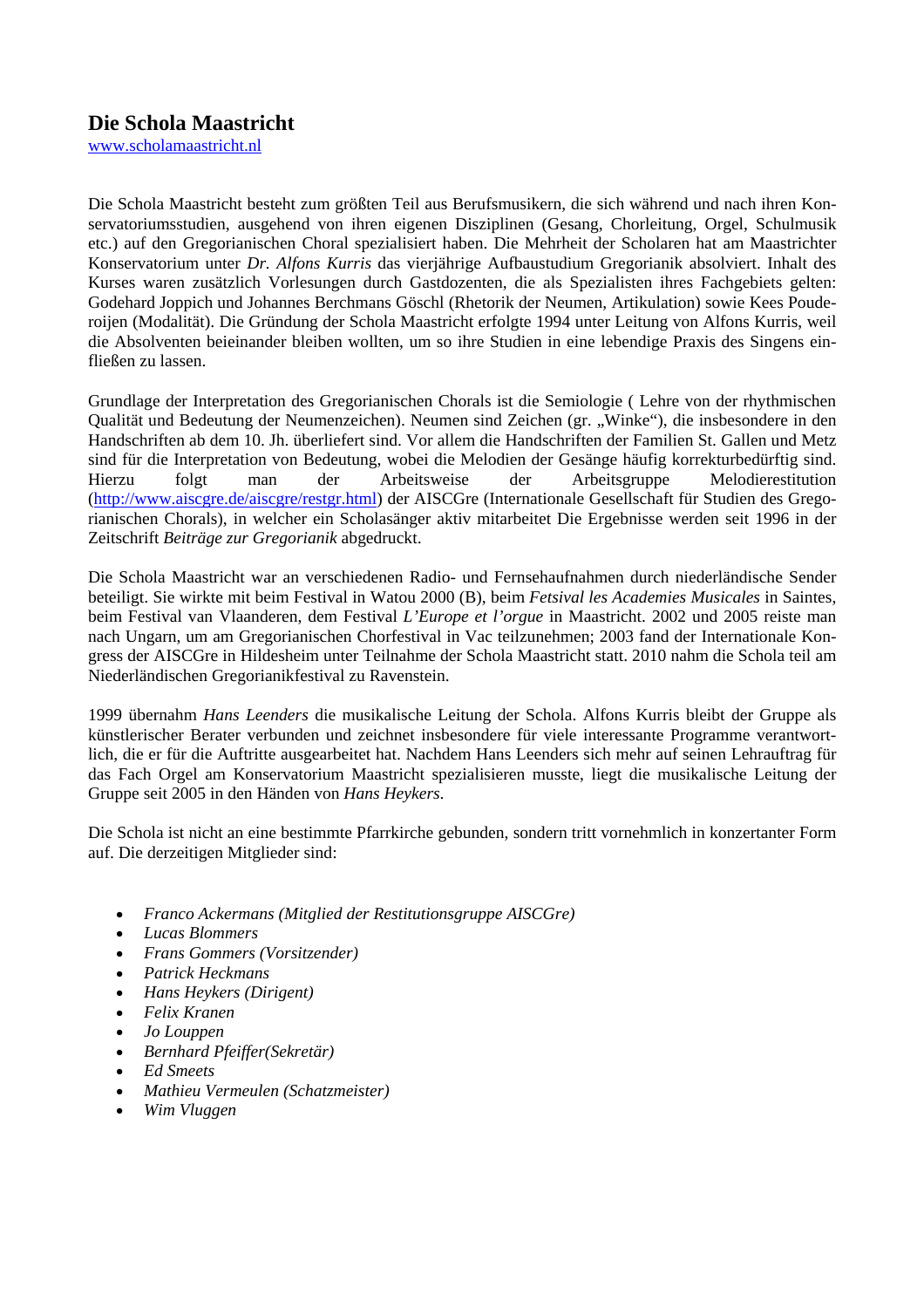## **Hans Heykers**

Hans Heykers ist Absolvent des Maastrichter Konservatoriums: Orgel bei Jean Wolf und Musiktheorie bei Henri Delnooz. Ebendort studierte er Kirchenmusik und erhielt 1994 das Diplom des Aufbaustudiums Gregorianik unter Dr. Alfons Kurris.

Meisterkurse zur Interpretation und Improvisation. Als Sänger und Organist wirkte er bei diversen Radiound CD-Aufnahmen mit.

Heykers ist der Basilika Unserer Lieben Frau zu Maastricht als Organist verbunden. Er ist Dirigent des Vocalensembles "Silhouet" aus Roermond. In der Schola Maastricht ist er seit deren Gründung als Mitsänger und auch als Solist engagiert. Die künstlerische Leitung übernahm er ab Oktober 2005.

### **Schola Maastricht**

The Schola Maastricht consists of professional musicians who from their own disciplines (singing, choir conducting, organ, school music and music theory) during and after their education at the conservatory have specialised in gregorian chant. Most of them were trained by Dr. Alphons Kurris at the Maastricht Conservatorium in a postgraduate study of gregorian chant. During this course guest lectures were given by a range of specialists, amongst others by Godehard Joppich, Johannes Berchmans Göschl and Kees Pouderoijen in specialised areas including rhetoric, principles of articulation, and modality. After their study they felt the need to stay together als a vocal and study group and as a result the Schola Maastricht under the supervision of Alphons Kurris was formed in 1994.

The Schola Maastricht's semiotic interpretation is particularly based upon tenth-century manuscripts from St. Gall and Metz. In reconstructions the Schola follows the method and principles as applied in the 'Vorschläge zur Restitution' of the Beiträge zur Gregorianik.

Radio and television recordings were made by Dutch broadcasting companies KRO, VPRO, NCRV and Omroep Limburg on various locations. The Schola Maastricht has participated with great success in the gregorian festival in Watou (Belgium) 2000, the festival "Les Academies Musicales" in Saintes, the "Festival van Vlaanderen", the festival "L'Europe et l'orgue" in Maastricht, the "Gregorianisches Choralfestival" in Vac (Hongary) 2002/2005 and the "AISCGre-congres" in Hildesheim (Germany) 2003.

In 1999 Hans Leenders took over the leadership of the schola. Since then Alphons Kurris has been the schola's artistic advisor and in the meantime he has compiled wonderful programmes which have been performed by the schola. After the departure of Hans Leenders, who wished to concentrate himself on his position of senior organ lecturer at the Maastricht Conservatorium, Hans Heykers took up the artistic directorship of the schola in 2005.

The schola is not a church or parish choir and mainly performs as a concertante choir.

The members of the Schola :

- Franco Ackermans (secretary international board Aiscgre and member of the "Restoration Work group BZG")
- Lucas Blommers
- Frans Gommers (chairman)
- Patrick Heckmans
- Hans Heykers (conductor)
- Felix Kranen
- Jo Louppen
- Bernhard Pfeiffer (secretary)
- Ed Smeets
- Mathieu Vermeulen (treasurer)
- Wim Vluggen